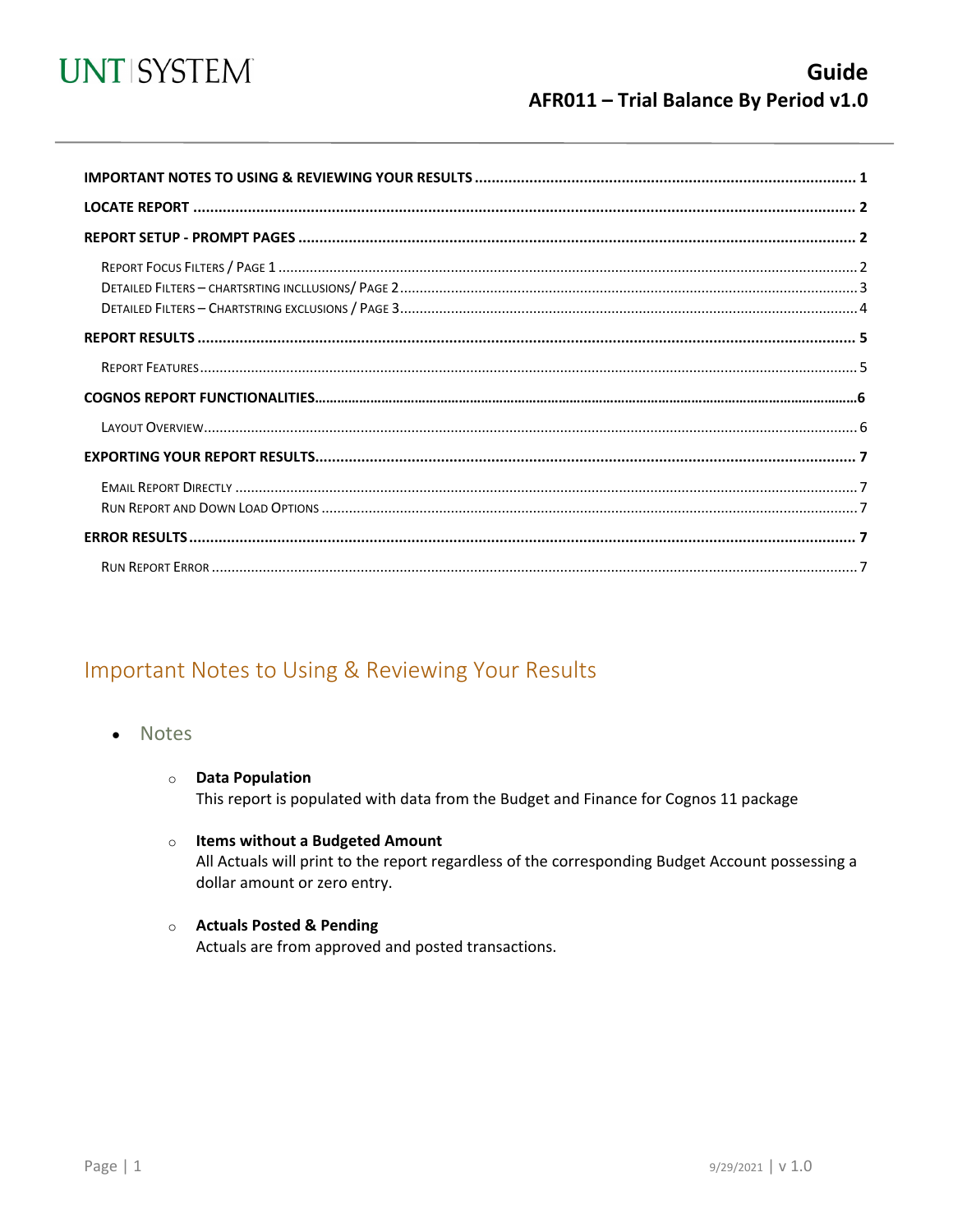#### Locate Report

- 1. From the Budget & Planning **[Reporting Page](https://finance.untsystem.edu/reporting)**, locate "AFR011 – [Trial Balance By Period"](https://cognospd.admin.unt.edu/bi/?pathRef=.public_folders%2FAFR%2BReports%2FAFR011%2B-%2BTrial%2BBalance%2BBy%2BPeriod) report.
- 2. **Login** to IBM Cognos to run the report.

## Report Setup- Prompt Pages

## Report Setup - Prompt Pages

All initial **Landing Pages** for reports on the Cognos System will appear similar in format. You will have a set of filtering choices based on the source's available data.

#### REPORT FOCUS FILTERS / PAGE 1

1. Select your parameter choices. (Select Report to Run parameter is required).

| <b>UNT SYSTEM</b>                       |                                                                                                                                                    |  |  |  |  |  |
|-----------------------------------------|----------------------------------------------------------------------------------------------------------------------------------------------------|--|--|--|--|--|
| <b>AFR011 - Trial Balance By Period</b> |                                                                                                                                                    |  |  |  |  |  |
|                                         | In general, Cognos reports are sourced from the Data mart, which is refreshed every night. You can expect Cognos to be available from 12AM to 9PM. |  |  |  |  |  |
|                                         |                                                                                                                                                    |  |  |  |  |  |
|                                         | <b>Please Select Parameters Below</b>                                                                                                              |  |  |  |  |  |
|                                         | * O Trial Balance By Period                                                                                                                        |  |  |  |  |  |
|                                         | O Trial Balance by Account Summary                                                                                                                 |  |  |  |  |  |
| <b>Select Report to Run</b>             | O Trial Balance By Period and Account Summary                                                                                                      |  |  |  |  |  |
|                                         | Trial Balance By Period and Dept and Fund Cat and Fund<br>$\circ$                                                                                  |  |  |  |  |  |
|                                         | Trial Balance By Period by Fund Cat and Function<br>$\Omega$                                                                                       |  |  |  |  |  |
|                                         | O Trial Balance By Period by Fund Cat and Function and Level B thru D                                                                              |  |  |  |  |  |
|                                         | Trial Balance By Period with Account Level and Function<br>$\Omega$                                                                                |  |  |  |  |  |
|                                         | O Trial Balance By Period with Account Levels                                                                                                      |  |  |  |  |  |
|                                         | <b>Trial Balance By Period With Projects</b><br>O                                                                                                  |  |  |  |  |  |
|                                         | Trial Balance with Accounting Period by Column                                                                                                     |  |  |  |  |  |
|                                         | University of North Texas - Dallas (DL773)                                                                                                         |  |  |  |  |  |
|                                         | University of North Texas (NT752)                                                                                                                  |  |  |  |  |  |
| <b>Business Unit</b>                    | <b>UNT Health Science Center (HS763)</b>                                                                                                           |  |  |  |  |  |
|                                         | University of North Texas System (SY769)                                                                                                           |  |  |  |  |  |
|                                         | Select all Deselect all                                                                                                                            |  |  |  |  |  |
| <b>Fiscal Year</b>                      |                                                                                                                                                    |  |  |  |  |  |
|                                         |                                                                                                                                                    |  |  |  |  |  |
|                                         | Beginning Balance (0)                                                                                                                              |  |  |  |  |  |
|                                         | September (1)                                                                                                                                      |  |  |  |  |  |
|                                         | October (2)                                                                                                                                        |  |  |  |  |  |
| <b>Accounting Period</b>                | November (3)                                                                                                                                       |  |  |  |  |  |
|                                         | December (4)                                                                                                                                       |  |  |  |  |  |

| Select Report to Run     | You may select only one report to run                                                                                                                                                                |
|--------------------------|------------------------------------------------------------------------------------------------------------------------------------------------------------------------------------------------------|
| <b>Business Unit</b>     | Default will pull "All Business Units" or you may select one or<br>multiple units by which to filter the report. You can click Select<br>All to select all choices.                                  |
| Fiscal Year              | The budget year automatically fills with the current operating<br>year and you may override if you prefer by typing in the box.                                                                      |
| <b>Accounting Period</b> | This will allow data retrieval thru a particular period entered.<br>You may select one or multiple account periods by which to<br>filter the report. You can click Select All to select all choices. |
| Account Type             | Default is set to pull all types. You do not need to click "Select"<br>All" to do so. Otherwise, choose to limit the report results by<br>checking the appropriate box.                              |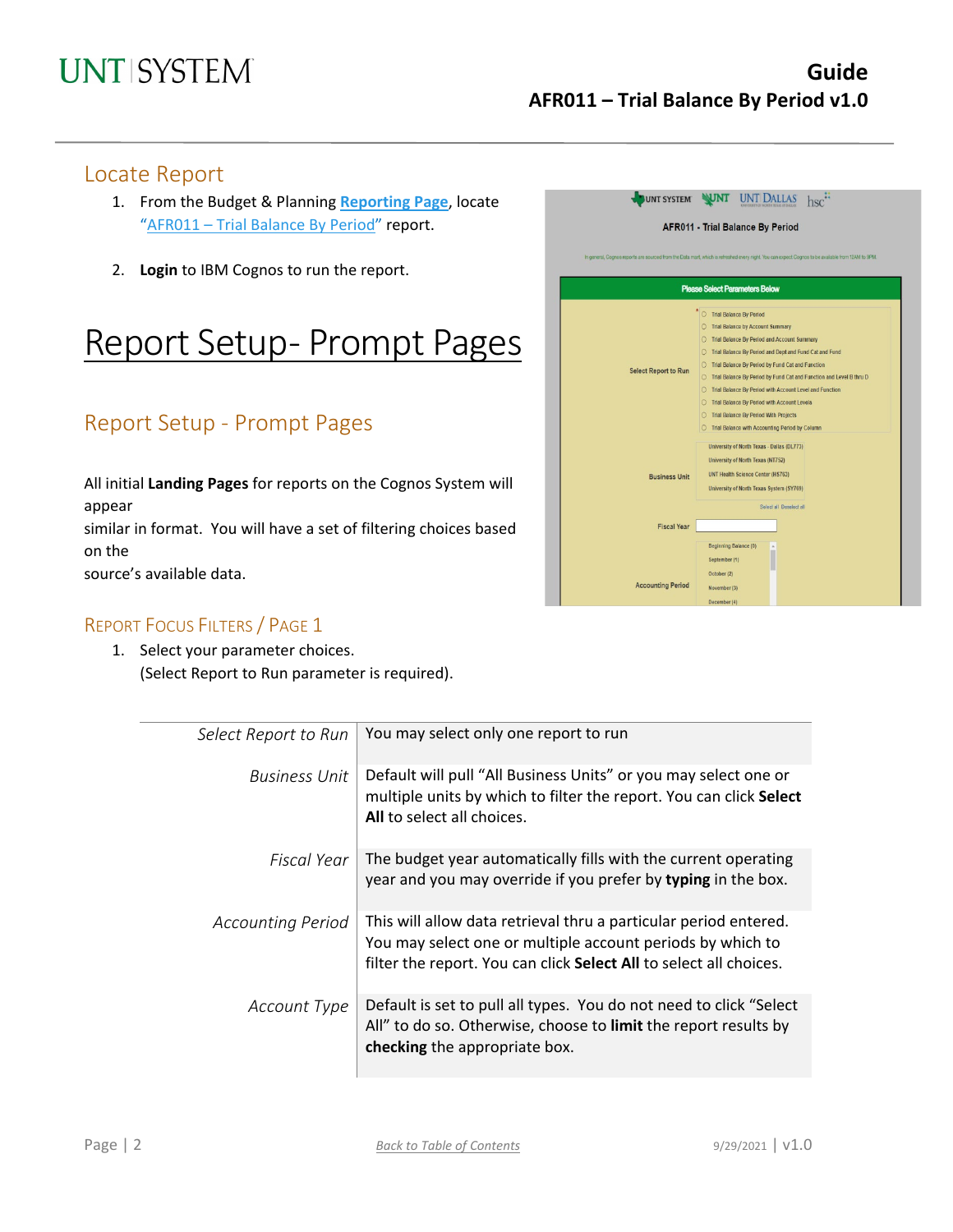

| Account Level A   If you know a particular Fund you would like to filter by, enter<br>here. All items you have typed/pasted into the box will move |
|----------------------------------------------------------------------------------------------------------------------------------------------------|
| to the Selections Box                                                                                                                              |
| Account Level $B$   If you know a particular Fund you would like to filter out,                                                                    |
| enter here. All items you have typed/pasted into the box will                                                                                      |
| move to the Selections Box                                                                                                                         |

2. If you are satisfied with your choices and do not need to engage Detailed Filters, click the **Finish Button.** Otherwise, to run by other FoaPs elements, click the **Next Button.**

#### DETAILED FILTERS – CHARTSTRING INCLUSIONS / PAGE 2

3. Select your parameter choices.

*Remember that prompts filter your data. By entering values into the prompts you narrow the result sets. Start off by casting a wide net by only using one prompt. You can always rerun the report with additional prompt to narrow the results as needed.*

| <b>Fund Category</b> | You can either enter a Fund Cat within this box or paste.<br>Several numbers may be entered here but each one must be<br>on its own line to filter correctly. When you are ready, click<br>the Insert Button. All items you have typed/pasted into the<br>box will move to the Selections Box.                |
|----------------------|---------------------------------------------------------------------------------------------------------------------------------------------------------------------------------------------------------------------------------------------------------------------------------------------------------------|
| Fund                 | If you know a particular Fund you would like to filter by,<br>enter here. When you are ready, click the Insert Button. All<br>items you have typed/pasted into the box will move to the<br><b>Selections Box.</b>                                                                                             |
| Function             | If you know a particular Function you would like to filter by,<br>enter here. When you are ready, click the Insert Button. All<br>items you have typed/pasted into the box will move to the<br><b>Selections Box.</b>                                                                                         |
| Department           | If you chose Department(s) on the first page, they will<br>automatically appear here. You can type or paste multiple<br>choices additionally within the Right Box to insert additional<br>or from a list. When you are ready be sure to click the Insert<br>Button to add your entries to the Selections Box. |
| Account              | If you know a particular Account you would like to filter by,<br>enter here. When you are ready, click the Insert Button. All<br>items you have typed/pasted into the box will move to the<br><b>Selections Box.</b>                                                                                          |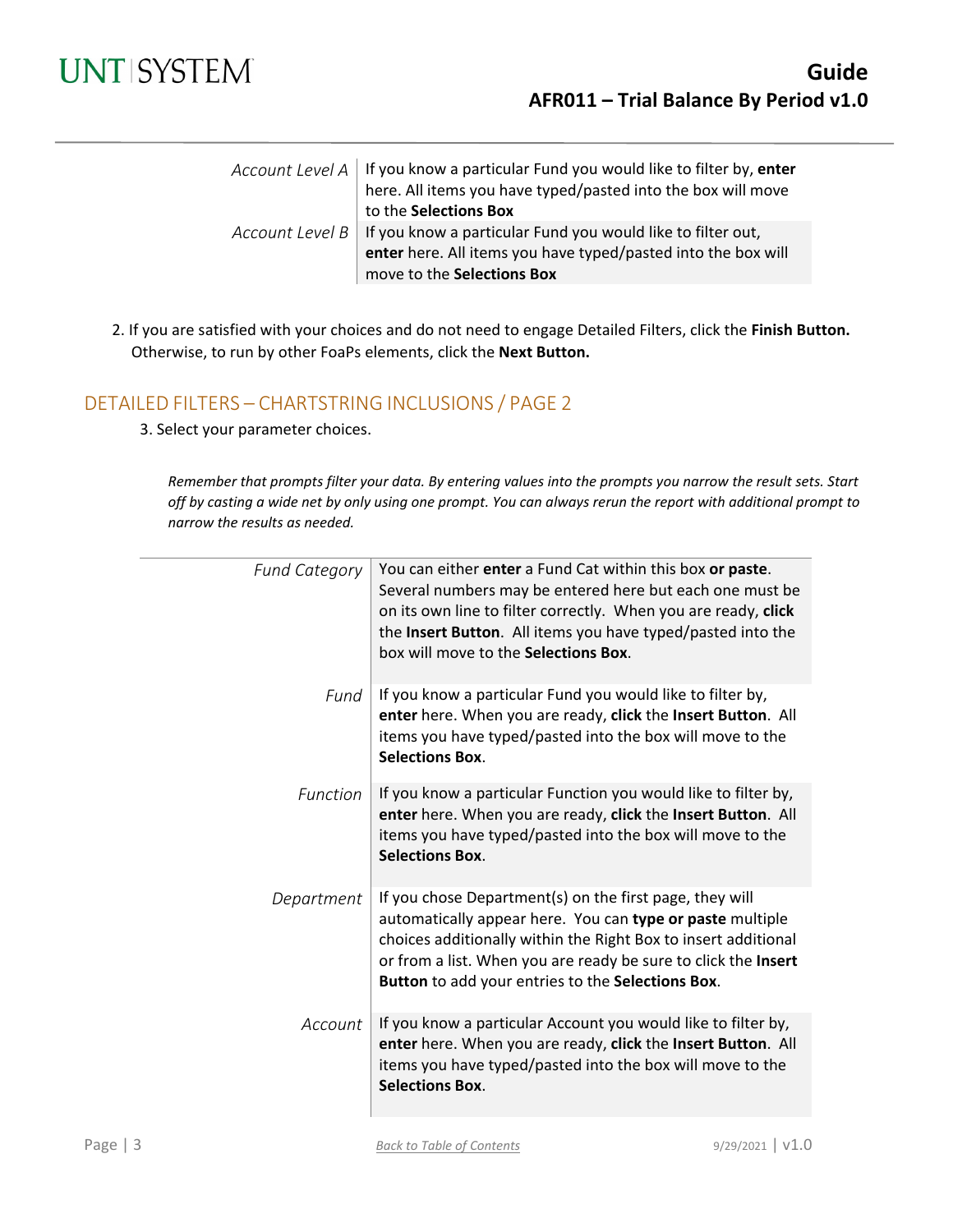| Project                 | If you chose Project(s) on the first page, they will<br>automatically appear here. You can type or paste multiple<br>choices additionally within the Right Box to insert additional<br>or from a list. When you are ready be sure to click the Insert<br>Button to add your entries to the Selections Box. |
|-------------------------|------------------------------------------------------------------------------------------------------------------------------------------------------------------------------------------------------------------------------------------------------------------------------------------------------------|
| <b>PC Business Unit</b> | Available PCBUs are displayed in the dropdown. If you know<br>a particular PC Business Unit you would like to filter by,<br>select it here. If using a PCBU, only one may be filtered for<br>at a time.                                                                                                    |
| Activity                | If you know a particular Activity you would like to filter by,<br>enter here. When you are ready, click the Insert Button. All<br>items you have typed/pasted into the box will move to the<br><b>Selections Box.</b>                                                                                      |
| Program                 | If you know a particular Program you would like to filter by,<br>enter here. When you are ready, click the Insert Button. All<br>items you have typed/pasted into the box will move to the<br><b>Selections Box.</b>                                                                                       |
| Purpose                 | If you know a particular Purpose you would like to filter by,<br>enter here. When you are ready, click the Insert Button. All<br>items you have typed/pasted into the box will move to the<br><b>Selections Box.</b>                                                                                       |
| Site                    | If you know a particular Site you would like to filter by, enter<br>here. When you are ready, click the Insert Button. All items<br>you have typed/pasted into the box will move to the<br><b>Selections Box.</b>                                                                                          |

4. If you are satisfied with your choices and do not need to engage FOAPs exclusion Filters, click the **Finish Button**. Otherwise, to run by excluding particular FoaPs elements, click the **Next Button**.

#### DETAILED FILTERS – CHARTSTRING EXCLUSIONS / PAGE 3

5. Select your parameter choices.

*Remember that prompts filter your data. By entering values into the prompts you narrow the result sets. Start off by casting a wide net by only using one prompt. You can always rerun the report with additional prompt to narrow the results as needed.*

> *Et al....* The strings listed here mirror the Inclusions descriptions listed for the previous page.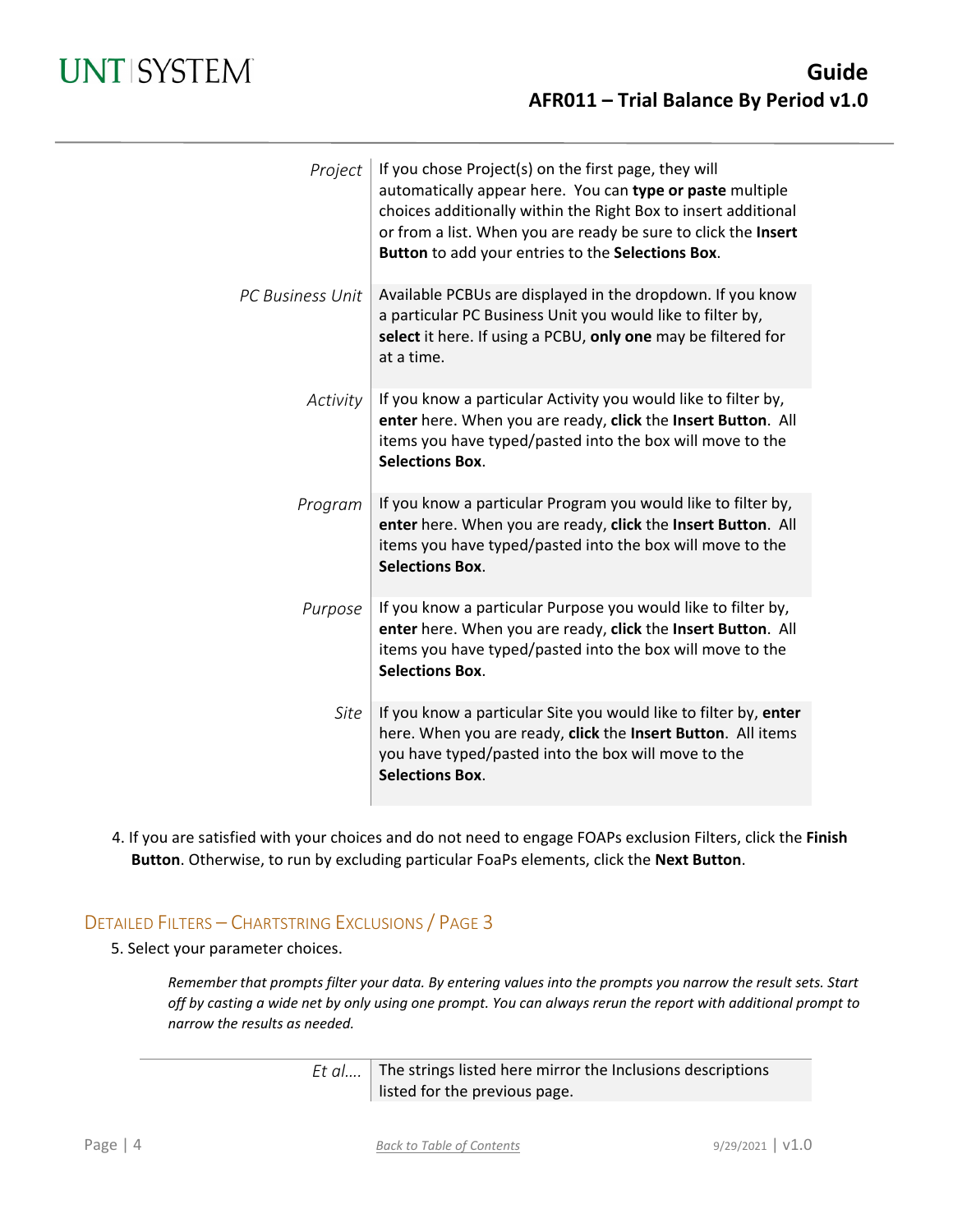

6. When you are satisfied with your choices, **click** the **Finish Button** to run the report. *\*If you need to make changes or want to check your filters, you can click the Back Button at any time to review and click the Finish Button from any point without having to re-enter your information.*

# Report Results

## Report Results

#### REPORT FEATURES

- Top left of the report features **Business Unit, Fiscal Year**, **Period,** and the **name of the report** selected from the Prompt Page
- Results will show the total amount regarding an account in a certain fiscal year, business unit, accounting period, and account type

**Business Unit: SY769** Fiscal Year: 2021<br>Piscal Year: 2021<br>Period: 1, 2, 3<br>Report: Trial Balance By Period

| <b>Business Unit</b> | <b>Fiscal Year</b> | <b>Accounting Period</b> | Account | <b>Account Description</b>          | <b>Account Type</b> | Amount           |
|----------------------|--------------------|--------------------------|---------|-------------------------------------|---------------------|------------------|
| <b>SY769</b>         | 2021               |                          | 20003   | AP-Accounts Pavable-Manual          | Liability           | \$1,612,790.78   |
| <b>SY769</b>         | 2021               | ٠                        | 71001   | <b>Trans to Components</b>          | Expense             | \$2,646,839.61   |
| <b>SY769</b>         | 2021               | ٦                        | 10375   | Flex Repo Ser '18A&B                | Asset               | (\$66,061.83)    |
| <b>SY769</b>         | 2021               | ٦                        | 47801   | Interest on Investments             | Revenue             | (\$1,862.86)     |
| <b>SY769</b>         | 2021               | ٦                        | 51337   | <b>Accreditation Fees</b>           | Expense             | (\$388.67)       |
| <b>SY769</b>         | 2021               | ٠                        | 53307   | <b>Telecom-Othr Service Charges</b> | Expense             | \$38.16          |
| <b>SY769</b>         | 2021               | ٠                        | 53401   | <b>Utilities-Gas</b>                | <b>Expense</b>      | (\$224.01)       |
| <b>SY769</b>         | 2021               | ٠                        | 10365   | <b>TX Star GF</b>                   | Asset               | ( \$35, 941, 73) |
| <b>SY769</b>         | 2021               | ٠                        | 10370   | TX Term - CP                        | Asset               | \$390.60         |
| <b>SY769</b>         | 2021               | ٦                        | 53503   | <b>R/M Computer Egomnt</b>          | <b>Expense</b>      | \$130,080.74     |
| <b>SY769</b>         | 2021               | ٠                        | 55101   | <b>DUES AND MEMBERSHIPS</b>         | <b>Expense</b>      | \$32,705,59      |
| <b>SY769</b>         | 2021               | ٦                        | 53505   | R/M-Equip                           | <b>Expense</b>      | (\$8,487.02)     |
| <b>SY769</b>         | 2021               | ٦                        | 53659   | Operating Lease-Bldngs Ofc Spc      | Expense             | \$4,868,00       |
| <b>SY769</b>         | 2021               | ٦                        | 55105   | OTHR LICENSE EXP                    | Expense             | \$5,437.95       |
| <b>SY769</b>         | 2021               | ٦                        | 20509   | PP-State Income Taxes               | Liability           | \$0.00           |
| <b>SY769</b>         | 2021               | ٦                        | 16851   | AccDepr-Bldg/Bldg Imprvments        | Asset               | $(\$54,168.47)$  |
| <b>SY769</b>         | 2021               | ٦                        | 16863   | AccAmrt-Computer Software           | Asset               | $(\$238,911.10)$ |
| <b>SY769</b>         | 2021               |                          | 54001   | Depr-Building                       | Expense             | \$54,168,47      |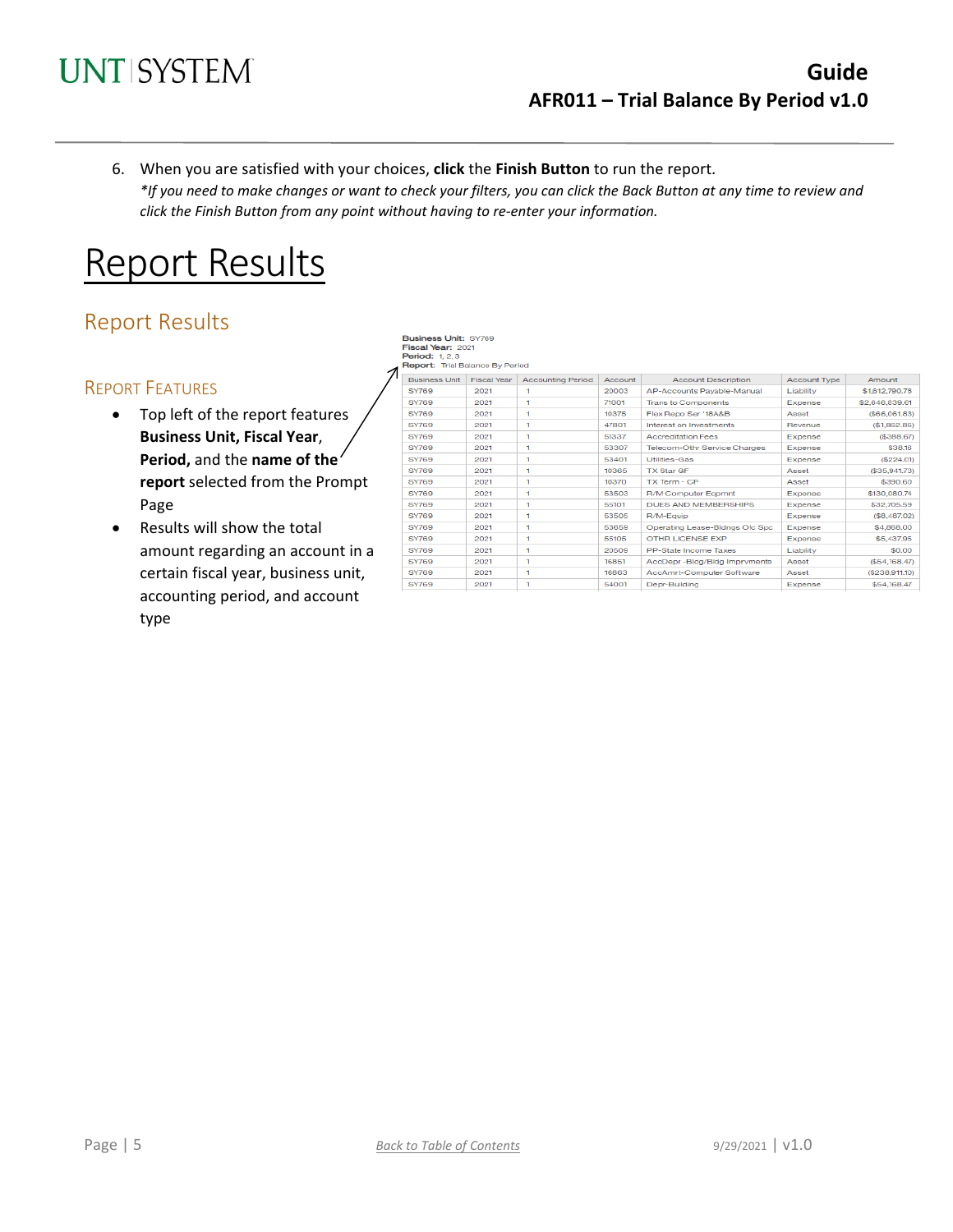# Cognos Report Functionalities

#### LAYOUT OVERVIEW

- Report results are typically displayed in an interactive HTML on screen style.
- Based on your selections, if any, the report will only display results that match your initial filtering choices.
- Reports on screen may combine the Level Number result with the Description for that level in one single column. *(Report results exported to XLS will break these out, see Run Report and Down Load section below.)*
- If there is an error in your request or no results can be produced, you get a return message showing the parameters you chose that produced these results. *(See th[e Error Results section](#page-6-0) below for more information or to troubleshoot.)*

| C9000 - Suspense<br>and Clearing | D9100 - Expense<br>Clearing                | 91003 - Undistributed P-<br>Card Exp      | 049.23                                                                                  | 649.25                  |                |
|----------------------------------|--------------------------------------------|-------------------------------------------|-----------------------------------------------------------------------------------------|-------------------------|----------------|
|                                  |                                            |                                           | 91005 - Undistributed<br>Trav CC Exp                                                    | 0.00                    | 0.00           |
|                                  |                                            |                                           | Total                                                                                   | 649.25                  | 649.25         |
|                                  |                                            | Total                                     |                                                                                         | 649.25                  | 649.25         |
|                                  | Total                                      |                                           |                                                                                         | 34,170,371.53           | 34,170,371.53  |
| Total                            |                                            |                                           |                                                                                         | $\overline{\mathbf{0}}$ | $\overline{0}$ |
| Sep 29, 2021                     |                                            |                                           | 1<br>12:03:59 PM                                                                        |                         |                |
|                                  | $\overline{\wedge}$ Top $\uparrow$ Page up | $\downarrow$ Page down<br>$\times$ Bottom |                                                                                         |                         |                |
|                                  | <b>Report - Total</b>                      |                                           |                                                                                         |                         |                |
|                                  |                                            |                                           | $\overline{\uparrow}$ Top $\uparrow$ Page up $\downarrow$ Page down $\downarrow$ Bottom |                         |                |

- Use the **"Page Down" Link** at the bottom left to see additional pages (if any).
- Use the **"Bottom" Link** to skip to the last page of **Applied Parameters** where you can review what your filtering choices were on the initial **Prompt Page** selections. Use the **"Top" Link** then to return to your first page.